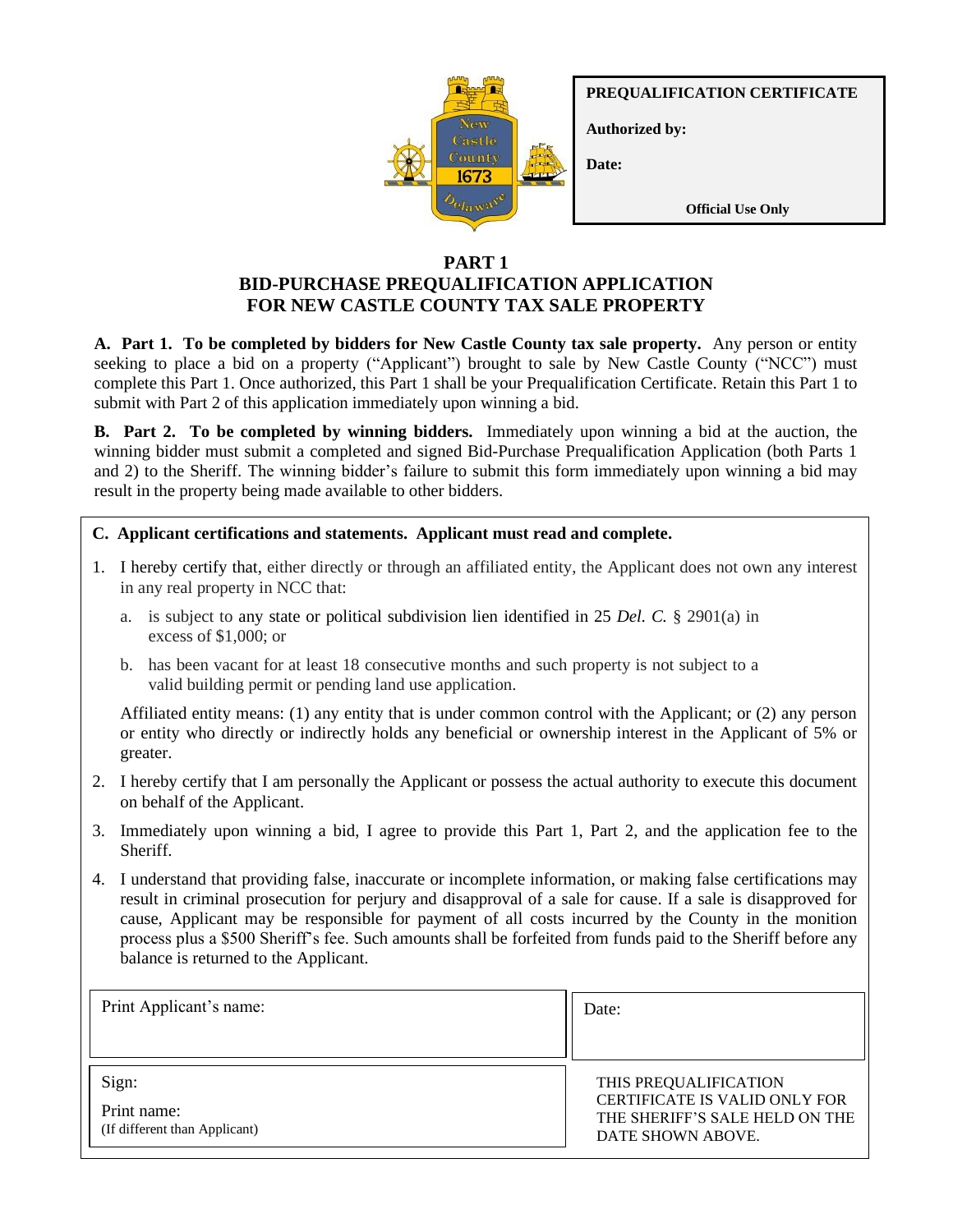#### **PART 2**

**A. Part 2. Winning bidders must complete and submit immediately upon winning a bid.** During the auction, a completed and signed Bid-Purchase Prequalification Application (both Parts 1 and 2) must be submitted to the Sheriff immediately upon winning a bid. Failure to submit this form immediately upon winning a bid may result in the property being made available to other bidders.

**B. Fee.** There is a \$50.00 prequalification application fee that will be added to the sales price of the first property purchased at this auction. Only one application fee will be charged per auction regardless of the number of properties purchased.

**C. Assignment of Bids.** Any person or entity seeking to acquire the right, title and interest in a property sold at Sheriff's Sale pursuant to NCC's monition authority must complete the Assignment Prequalification Application for New Castle County Tax Sale Property. The assignment applicant must submit the completed Assignment Prequalification Application to the NCC Office of Finance for approval by the NCC Chief Financial Officer no less than 10 business days prior to the Sheriff's deadline date for assignment of the bid. Failure to timely submit the Assignment Prequalification Application may result in the property being deeded in the name of the winning bidder.

Please attach additional pages as needed.

**C. Bid Property Address(es). Applicant must complete.** 

**D. Applicant certifications and statements. Applicant must read and complete.**

- 1. List all affiliated entities of the Applicant. Affiliated entity means: (1) any entity that is under common control with the Applicant; or (2) any person or entity who directly or indirectly holds any beneficial or ownership interest in the Applicant of 5% or greater.
- 2. List the address or tax parcel number of all properties located in NCC in which the Applicant and any affiliated entities own an interest.
- 3. I hereby certify that I am personally the Applicant or possess the actual authority to execute this document on behalf of the Applicant.
- 4. I understand that providing false, inaccurate or incomplete information, or making false certifications may result in criminal prosecution for perjury and disapproval of a sale for cause. If a sale is disapproved for cause, Applicant may be responsible for payment of all costs incurred by the County in the monition process plus a \$500 Sheriff's fee. Such amounts shall be forfeited from funds paid to the Sheriff at the sale before any balance is returned to the Applicant.

| Print Applicant's name:                      | Applicant's contact information: |
|----------------------------------------------|----------------------------------|
|                                              | Email:                           |
| Sign:                                        |                                  |
| Print name:<br>(If different than Applicant) | Phone:                           |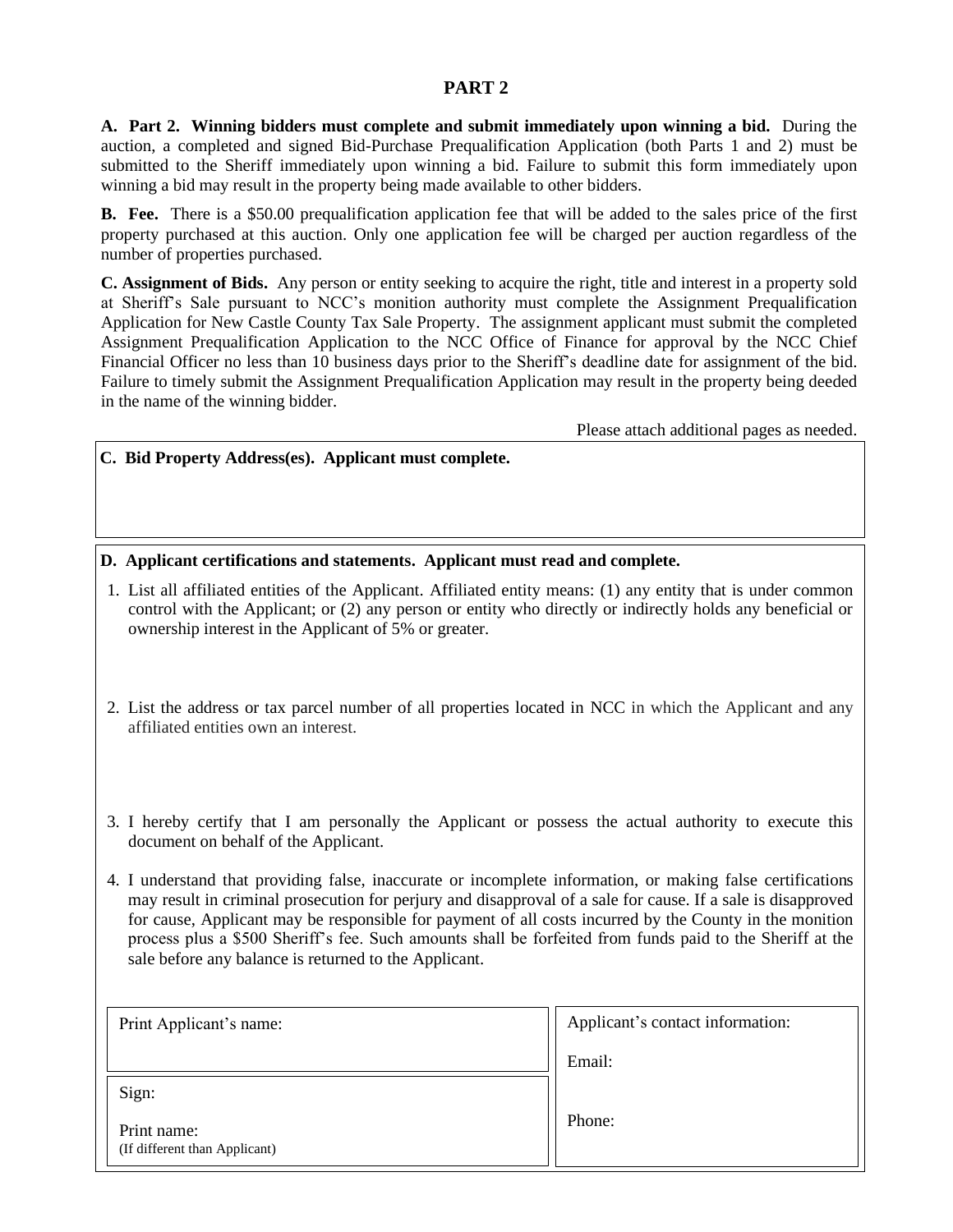**ASSIGNMENT CERTIFICATE**



**Official Use Only**

# **ASSIGNMENT PREQUALIFICATION APPLICATION FOR NEW CASTLE COUNTY TAX SALE PROPERTY**

**A. Assignment Applicant.** Any person or entity seeking to acquire the right, title and interest in a property sold at Sheriff's Sale pursuant to New Castle County's ("NCC") monition authority must complete this form. The completed form must be submitted to the NCC Office of Finance for approval by the NCC Chief Financial Officer no less than 10 business days prior to the Sheriff's deadline date for a bid assignment. Failure to timely submit the form may result in the property being deeded in the name of the winning bidder.

**B. Fee.** There is a \$50.00 application fee due upon submission of each assignment application. An additional \$50.00 fee may be charged if a late form is accepted by the NCC Office of Finance.

Use back of form or provide attachments needed.

### **C. Assignment Applicant certifications and statements. Assignment Applicant must read and complete.**

- 1. Provide bid property address(es):
- 2. List all affiliated entities of the Assignment Applicant. Affiliated entity means: (1) any entity that is under common control with the Assignment Applicant; or (2) any person or entity who directly or indirectly holds any beneficial or ownership interest in the Assignment Applicant of 5% or greater.
- 3. List the address or tax parcel number of all properties located in NCC in which the Assignment Applicant and any affiliated entities own an interest.
- 4. I hereby certify, that either directly or through an affiliated entity\*, the Assignment Applicant does not own any interest in any real property in NCC that:
	- a. is subject to any state or political subdivision lien identified in 25 *Del. C.* § 2901(a) in excess of \$1,000; or
	- b. has been vacant for at least 18 consecutive months and such property is not subject to a valid building permit or pending land use application.
- 5. I hereby certify that I am personally the Assignment Applicant or possess the actual authority to execute this document on behalf of the Assignment Applicant.
- 6. I understand that providing false, inaccurate or incomplete information or certifications may result in the denial or revocation of an assignment certificate. Making false certifications may result in criminal prosecution for perjury.

| Print Assignment Applicant's name: | Email: |
|------------------------------------|--------|
|                                    | Phone: |
| Sign:                              | Date:  |